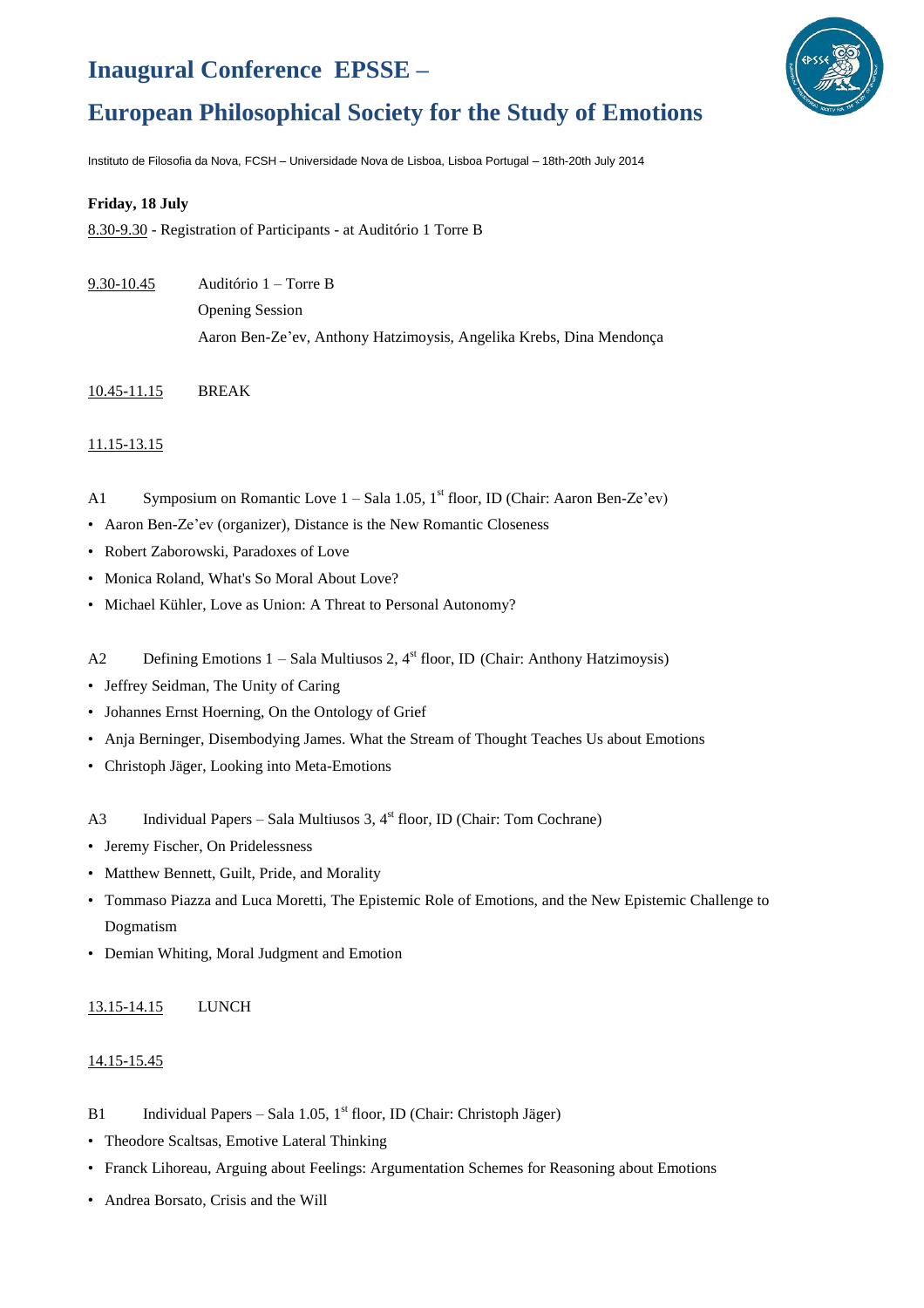

- B2 Symposium on Emotions & Literature Sala Multiusos 2, 4<sup>st</sup> floor, ID (Chair: Angelika Krebs)
- Angelika Krebs (organizer), And What Was There Accepted Us On Aesthetic Resonance
- Adrian Wettstein, The Impact of Novels on the Emotional Life
- Barbara Merker, Concepts in Literature. Love and the Function of a Third Person
- B3 Individual Papers Sala Multiusos 3, 4<sup>th</sup> floor, ID (Chair: Matthew Crippen)
- Luciana Ceri, Emotions and Moral Judgments
- Rebecca Kingston, Insights and Challenges in Cross-Disciplinary Work
- Oliver Downing, Inconsistency in the Sartrean Account of Love: Redefining Love(s) as Exclusively Rational or Innate

#### 15.45-16.15 TEA & POSTERS

#### 16.15-17.45

- C1 Emotion Regulation Sala 1.05,  $1<sup>st</sup>$  floor, ID (Chair: Michael Lacewing)
- Tom Roberts, Emotion Regulation and Responsibility
- Frøydis Gammelsæter, Emotion Regulation
- Jamie Dow, Recalcitrant Emotions and the Structure of the Soul
- C2 Symposium on Situated Affectivity Sala Multiusos 2, 4<sup>st</sup> floor, ID (Chair: Achim Stephan)
- Achim Stephan/Sven Walter: Ways of Emotional Situatedness
- Giovanna Colombetti/Tom Roberts, Dispositional Affect and the Extended Mind
- Joel Krueger, Extended Emotion Regulation
- C3 Emotions & the Arts  $1 -$  Sala Multiusos 3,  $4<sup>th</sup>$  floor, ID (Chair: Angelika Krebs)
- Susanne Schmetkamp, The Importance of Moods and Expressiveness for the Cinematic Experience
- Deniz Peters, Hearing Emotion in Music: Empathy? Contagion? Subjective Response?
- Christiane Voss, Aesthetic Transformation of Affect by Abject-Art

18.00 RECEPTION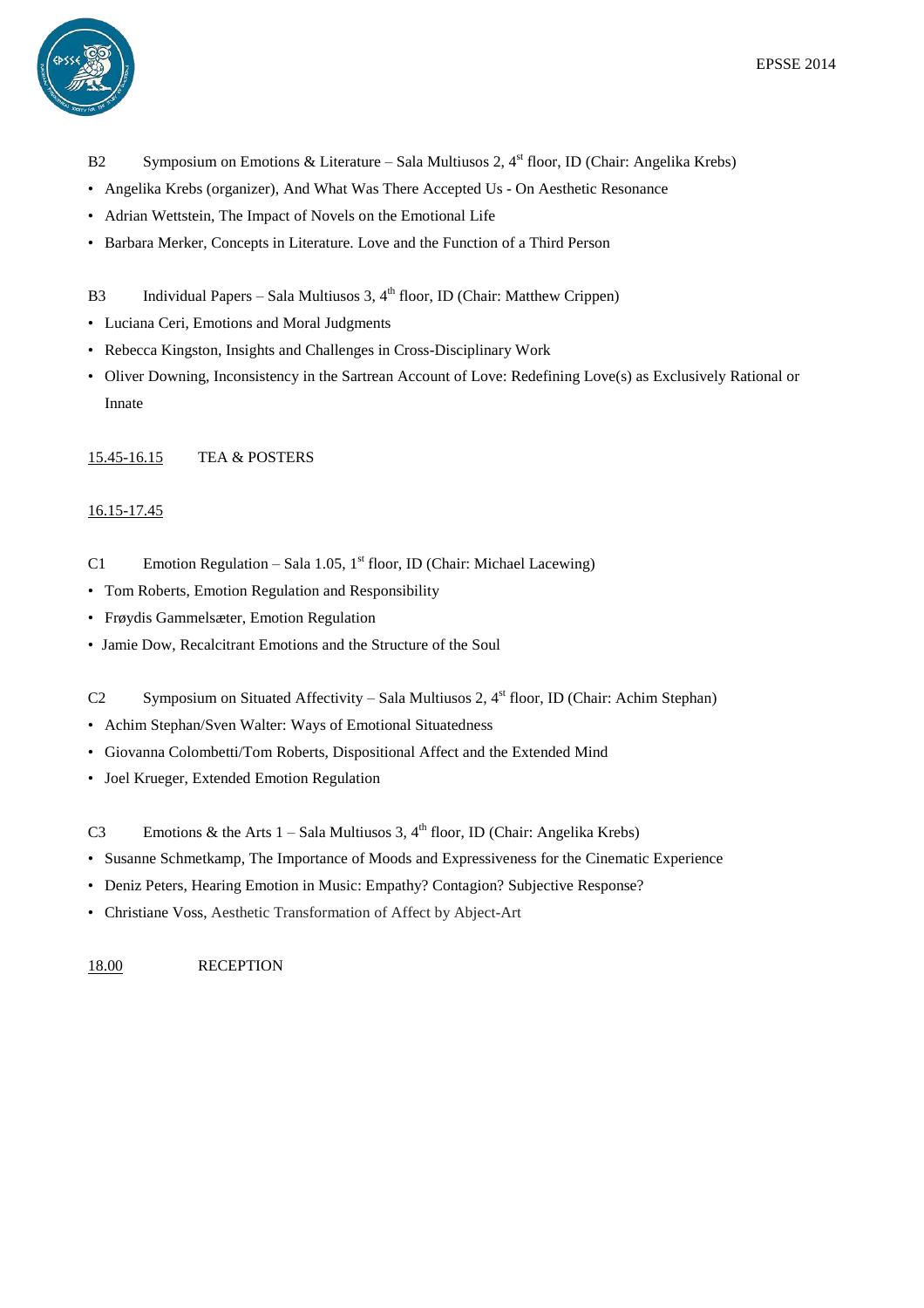## **Inaugural Conference EPSSE –**



## **European Philosophical Society for the Study of Emotions**

**Saturday, 19 July**

#### 9.00-10.30

- D1 Emotions & Rationality 2 Sala 1.05,  $1<sup>st</sup>$  floor, ID (Chair: Navot Naor)
- Tom Cochrane, Happiness and Emotional Rationality
- Scott Howard, Memory, Imagination, and the Correspondence Theory of Emotional Rationality
- Georg Friedrich and Juana F. Chinchilla-Calero, On Rational Emotions
- D2 Emotions & Morality 1 Sala Multiusos 2, 4<sup>st</sup> floor, ID (Chair: Susanne Schmetkamp)
- Andreas Dorschel, Schadenfreude and the Sense of Self-Righteousness
- Michael Brady, Feeling Bad and Seeing Bad
- Eva Weber-Guskar, Consolation An Unrecognized Emotion?
- D3 Emotion Regulation 2 Sala Multiusos 3, 4<sup>th</sup> floor, ID (Chair: Matthew Crippen)
- Alison Kerr, Emotional Rationality and Prudent Emotional Regulation
- Alberto Murcia and Mercedes Rivero, Can We Explain Counterfactual Emotions through Enactivism?
- José Manuel Palma, Emotional Perception and Affective Valence

## 10.30-11.00 BREAK

## 11.00-12.30

- E1 Emotions & the Arts  $2 -$  Sala 1.05, 1<sup>st</sup> floor, ID (Chair: Christiane Voss)
- Lucia Fiorella, Neuroaesthetics and Literary Criticism: The Role of Emotions
- Joerg Fingerhut, Neuroaesthetics and Aesthetic Emotions
- David Bitter, Cognitivism and Emotivism in Philosophy of Music
- E2 Emotions & the Self  $1 -$  Sala Multiusos 2,  $4<sup>st</sup>$  floor, ID (Chair: Vassiliki Griporopoulou)
- Dina Mendonea, Self-Awareness and the Meta-Emotion of Surprise
- Ruth Rebecca Tietjen, The Ambivalence of Reflexive Fear
- Jérôme Pelletier, The Emotional Engagement of the Self with Fiction
- E3 Individual Papers Sala Multiusos 3, 4<sup>th</sup> floor, ID (Chair: Edward Hardcourt)
- Justin D'Arms, Practical and Pathetic Reasons to Feel
- Markus Wild, Coping with Emotions. A New Hypothesis on the Function of Prehistoric Cave Paintings
- Heleen Pott, What is an Emotion? Rereading William James

## 12.30-13.30 LUNCH

13.30-15.00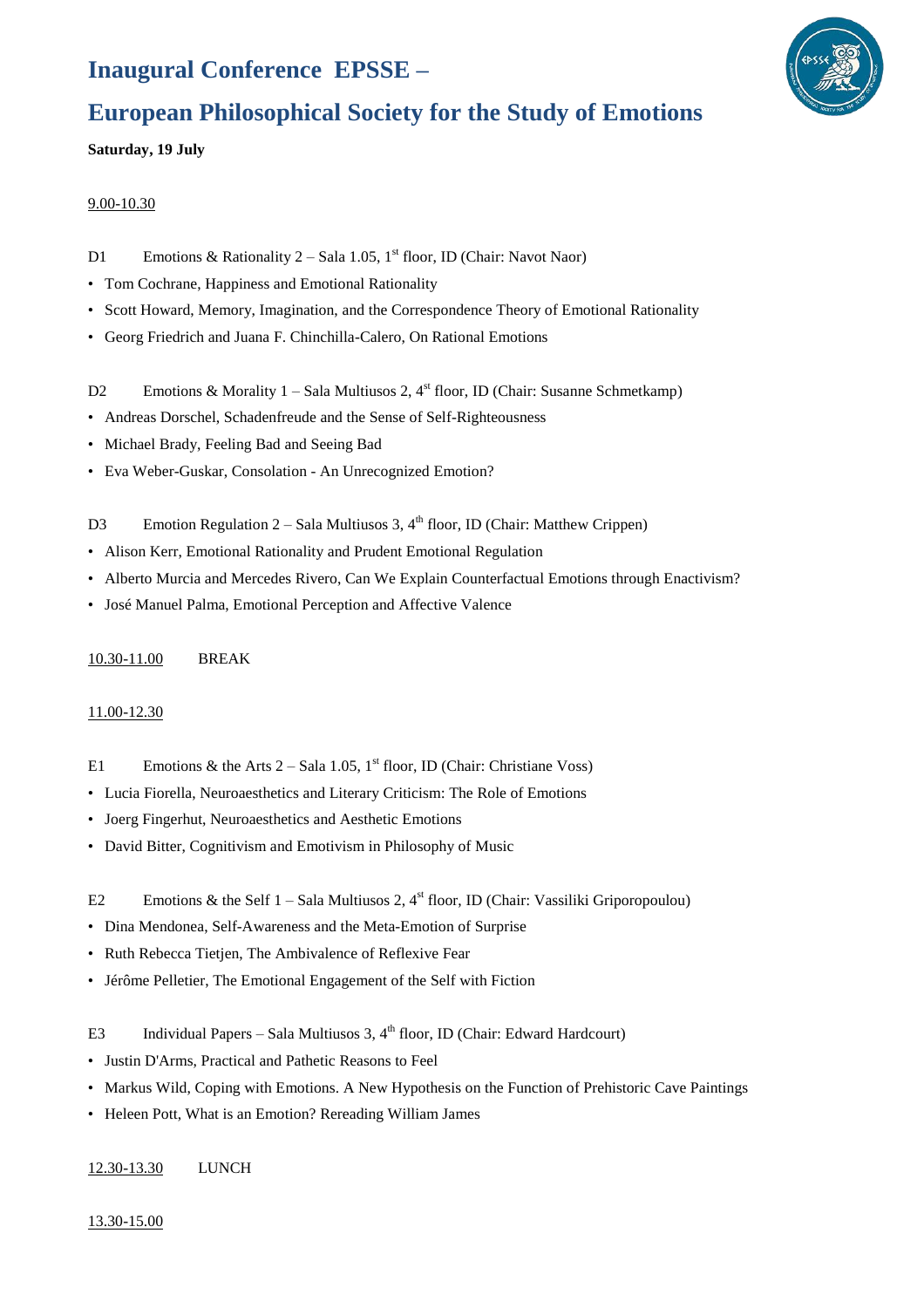

- F1 Philosophy & Emotion Science 1 Sala 1.05, 1<sup>st</sup> floor, ID (Chair: Andreas Dorschel)
- Matthew Crippen, Emotions as Reflections of Situations
- Alex Madva and Michael Brownstein, The Blurry Boundary between Stereotyping and Evaluation in Implicit Cognition
- Dirk von Boetticher, Towards an Integrative Concept of Interaffectivity. Emotions as Embodied Phenomena of Second Nature
- F2 Emotions in Existentialism Sala Multiusos 2, 4<sup>st</sup> floor, ID (Chair: Anthony Hatzimoysis)
- Martin Hartmann, Serial Feelings: Sartre's Theory of Emotions Reconsidered (Once More)
- Jan Slaby, It's About Time: Heidegger on Affectivity Revisited
- Hye Young Kim, Anxiety and Guilt in the Philosophy of "Dasein"
- F3 Symposium on The Sociality of Emotions 1 Sala Multiusos 3, 4<sup>st</sup> floor, ID (Chair: Christoph Demmerling)
- Christoph Demmerling (organizer), Introduction: The Sociality of Emotions
- Michael Siegel, The Creation of Atmospheres as a Social Practice
- H. Andres Sanchez Guerrero, Affective Intentional Community as a Matter of Caring with One Another
- Hilge Landweer, Corporeal Interactions, Emotional Contagion and Collective Feelings
- 15.00-16.30 TEA & POSTERS

16.30-17.15 BUSINESS MEETING – Auditório 1, Torre B

#### 17.30-19.00

- G1 Symposium on The Sociality of Emotions  $2 -$  Sala 1.05, 1<sup>st</sup> floor, ID (Chair: Christoph Demmerling)
- Anna Welpinghus, A New Conception of Socially Constructed Emotions
- Kelly Hamilton, Collective Emotions
- Lisa Katharin Schmalzried, Empathic Knowledge and Emotional Identification with Fictional Characters
- G2 Emotions in the History of Philosophy Sala Multiusos 2, 4<sup>st</sup> floor, ID (Chair: Martin Hartmann)
- Vasiliki Grigoropoulou, Affects and Conscience in Spinoza
- Kerstin Andermann, Ontology of Affects in Spinoza, Nietzsche and Deleuze
- Marita Rainsborough, Affect. Body. Desire. Emotionality in the Philosophical Concepts of Foucault and Butler
- G3 Individual Papers Sala Multiusos 3, 4<sup>th</sup> floor, ID (Chair: Michael Lacewing)
- Michele Davide Ombrato, The Causal Structure of Emotion Experience
- Katherine Tullmann, Feeling and Function: Conscious vs. Unconscious Emotions
- Sarah Songhorian and Francesca Forlè, Emotional Perception as Perception of Values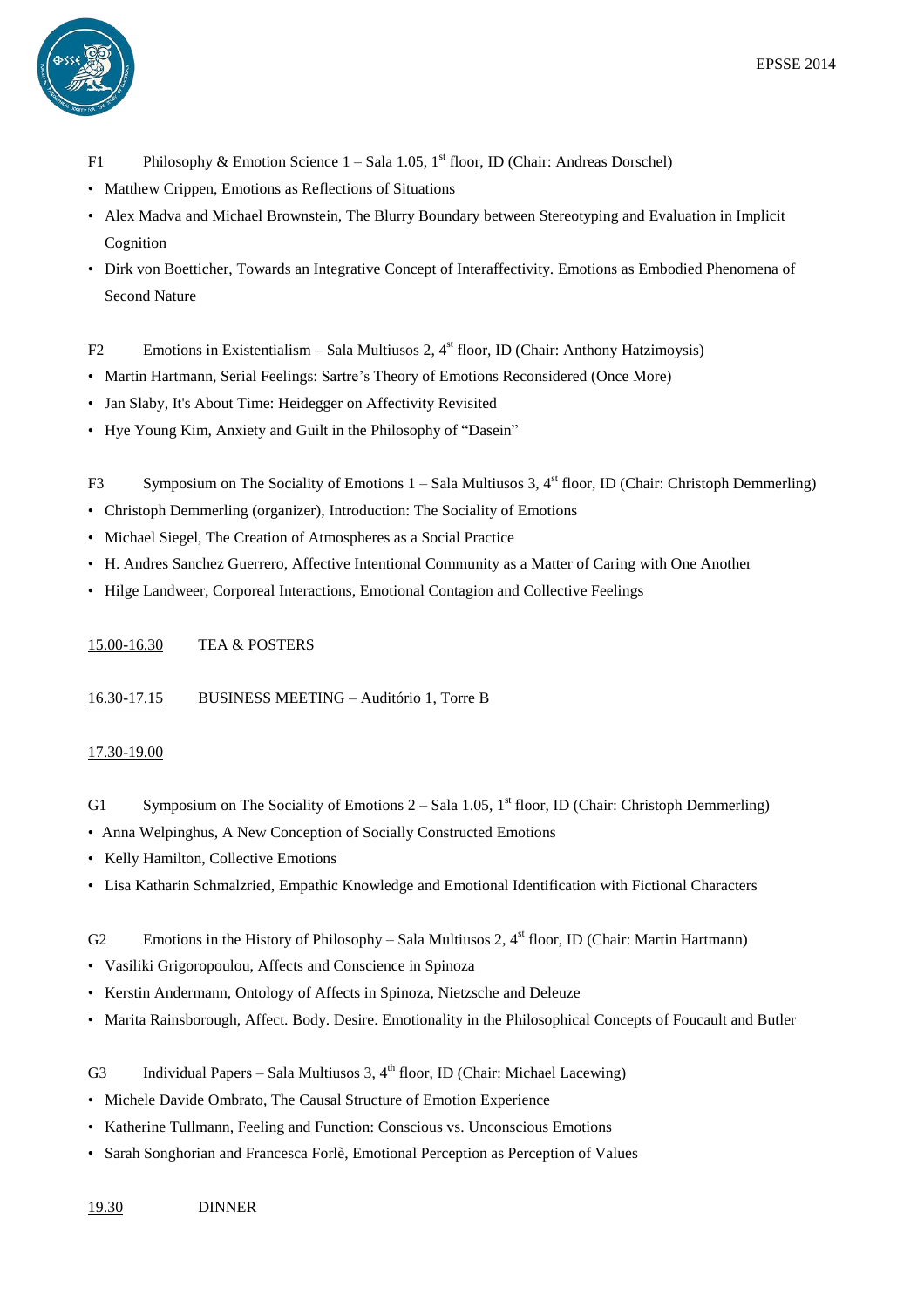# **Inaugural Conference EPSSE –**



## **European Philosophical Society for the Study of Emotions**

**Sunday, 20 July**

#### 9.00-10.30

- H1 Theories of Emotion Sala 1.05, 1<sup>st</sup> floor, ID (Chair: Anthony Hatzimoysis)
- Timothy Mosteller, Towards a Phenomenological Correspondence Theory of Emotions
- Rebekka Hufendiek, Social Emotions between Normativity and Naturalism
- Samuel Lepine, Emotions, Motivations, and Evaluative Reasons
- H2 Emotions & Morality 2 Sala Multiusos 2, 4<sup>st</sup> floor, ID (Chair: Renia Gasparatou)
- Wojciech Zaluski, Emotions and Welfare
- Jule Jakob Govrin, Emotional Economies. The Entanglements of Desire and Economy in the Era of Neoliberalism
- Jose Tovar, Moral Emotions Development
- H3 Symposium on Romantic Love 2 Sala Multiusos 3, 4<sup>th</sup> floor, ID (Chair: Aaron Ben-Ze'ev)
- Edward Harcourt, Bestowal, Appraisal, and Attachment
- Tomas Hejduk, Socrates, the Romantic Lover?
- Rachel Fredericks, Jealousy and Self-Respect

#### 10.30-11.00 BREAK

## 11.00-12.30

- I1 Philosophy & Emotion Science 2 Sala 1.05, 1<sup>st</sup> floor, ID (Chair: Alison MacKenzie)
- Navot Naor and Hadas Okon-Singer, The Modern Search for the Holy Grail: Philosophy of Neuroscience and the Case of Happiness
- Constanza Zoé Sánchez Barbieri, Mirroring, Mindreading and the Content of Emotions
- Mercedes Rivero, Act or Enact? The Subject Is Representing Herself
- I2 Continental Philosophy of Emotion Sala Multiusos 2, 4<sup>st</sup> floor, ID (Chair: Rebekka Hufendiek)
- Arkadiusz Chrudzimski, Brentano on Right Emotions
- Yannis Prelorentzos, Bergson's Analysis of Emotions
- Efstathios Veltsos, The Status of Emotions in Gaston Bachelard's Philosophy of Science
- I3 Emotive Expressions Sala Multiusos 3, 4th floor, ID (Chair: Mary Carman)
- Renia Gasparatou, Emotive Performatives
- Trip Glazer, The Meaning of Emotional Expressions
- Anna Ciaunica-Garrouty, Matching Emotions through Bodily Expressions Some Lessons from Research in Autism

## 12.30-13.30 LUNCH